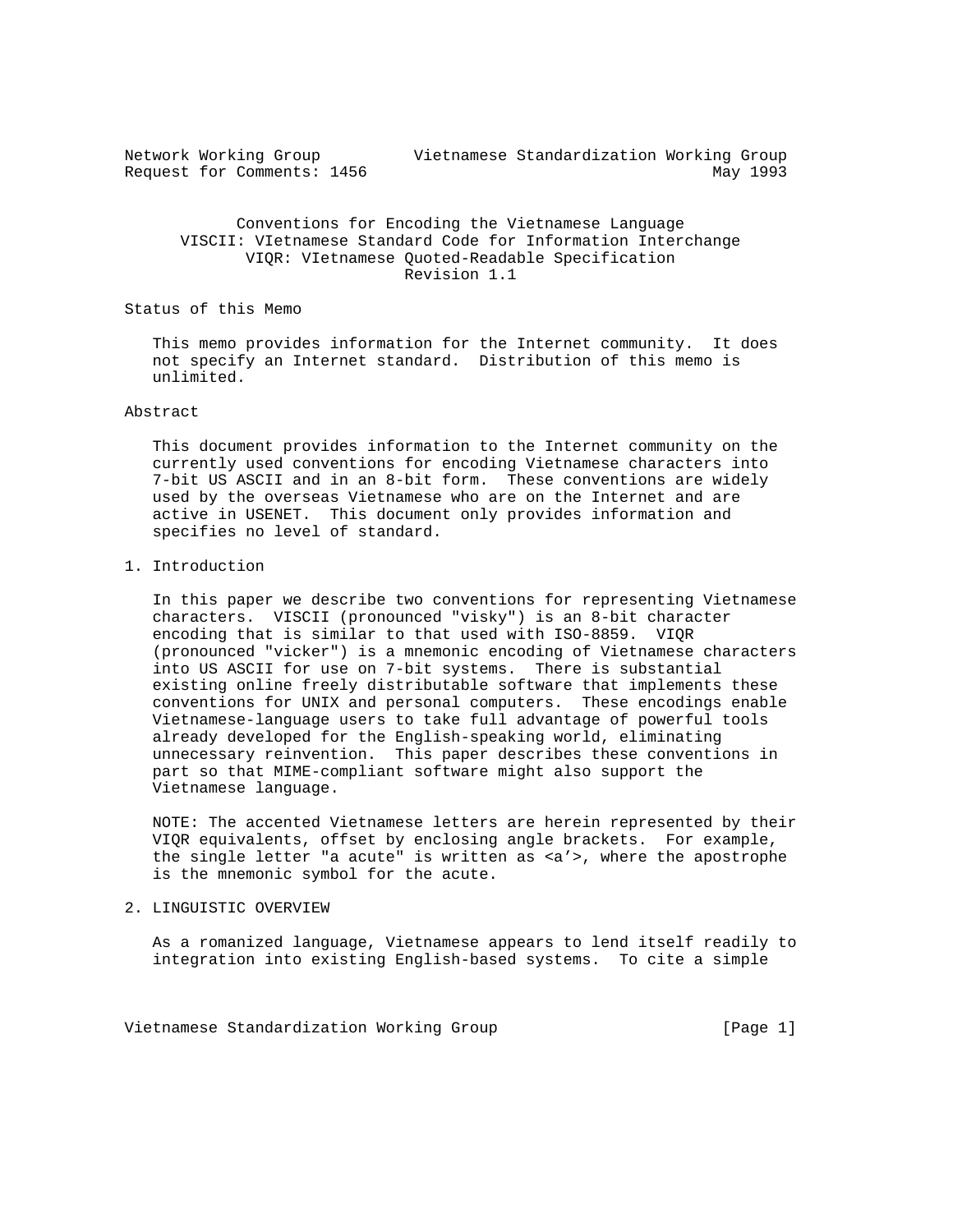example, consider implementing support for French in such systems. One can allocate code positions in the 8-bit space necessary for accented letters such as <e^> or <e'>, then provide a means for users to access these codes through the keyboard. The required number of "extra" code positions is small (see, e.g., ISO-8859/Latin-1 [1]), and the relatively low frequency of occurrence of accented letters does not place heavy demand on efficient keyboard input schemes. The same things cannot be said for Vietnamese, where both the number and occurrence frequency of accented letters are large. Apart from the alphabetics already available in ASCII, Vietnamese requires an additional 134 combinations of a letter and diacritical symbols.

 Note that one can resort to a composite encoding scheme to reduce this requirement, but that would mean giving up on integration into today's computing platforms which for the most part do not support such schemes. In addition, the heavy use of diacritical marks in Vietnamese text calls for a keyboard input scheme that does not require extra keystrokes such as a special "compose" key to generate accented letters. Because of the large number of possible combinations, the scheme should also be easily learned and memorized.

 Finally, to integrate Vietnamese into current electronic mail systems which are still limited to 7 bits, there should be a representation for Vietnamese text that is readily readable in its 7-bit form.

 The Viet-Std group, an electronic standardization roundtable, has worked over the past few years to draft proposals addressing these issues. This has culminated in the conventions to be described briefly in the next two sections. The detailed technical considerations have been reported elsewhere [2]. In this memo we give a brief outline of the working standards and describe supporting software availability.

3. SPECIFICATION OF VISCII

 VISCII stands for VIetnamese Standard Code for Information Interchange, an 8-bit encoding specification. Its salient features are:

- 1. Encoding of all Vietnamese letters as single units rather than separating base vowels and diacritical marks.
- 2. Retention of the complete ASCII graphics repertoire in order to facilitate integration.
- 3. Encoding the 6 least-often-used upper-case letters into 6 least problematic C0 (control) characters.

Vietnamese Standardization Working Group [Page 2]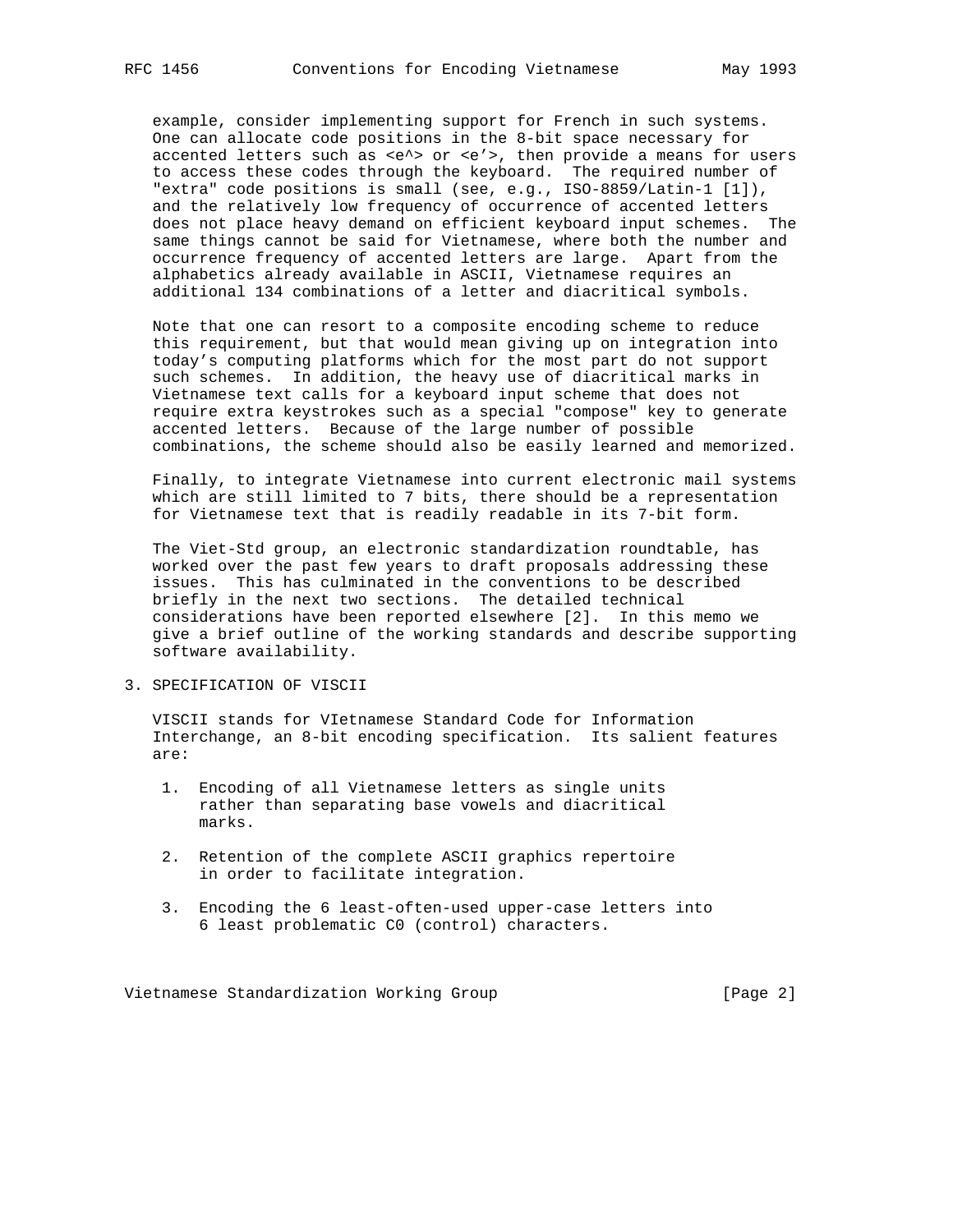- - 4. Character placement have been designed with consideration for Unix/X integration, ISO-8859/Latin-1 compatibility, coexistence with a wide array of existing software, including provisions for single and double-line drawing characters in the IBM graphic character set.

 The 8-bit VISCII encoding is shown below. Because of the limitations of the 7-bit US ASCII character set, here we use the mnemonic form to represent Vietnamese glyphs. See the VIQR specification below for clarification of how diacritical marks are applied. The online PostScript version of reference [2] may also be useful as it does display each character correctly.

|    | 0x             | 1x 2x                      |              | 3x             |            |   |              | 4x 5x 6x 7x 8x |                            |                |                                                                                 |                                              |    | 9x Ax Bx Cx Dx Ex                      |               | Fx              |
|----|----------------|----------------------------|--------------|----------------|------------|---|--------------|----------------|----------------------------|----------------|---------------------------------------------------------------------------------|----------------------------------------------|----|----------------------------------------|---------------|-----------------|
|    |                |                            |              |                |            |   |              |                |                            |                |                                                                                 |                                              |    |                                        |               |                 |
| x0 |                | nul dle sp                 |              | 0              | $^{\circ}$ | Ρ | ٦            | p              | Α.                         |                | $0^{\lambda}$ ' $0^{\sim}$                                                      | $O^{\wedge}$ A'                              |    | DD.                                    | a'            | dd              |
| x1 |                | soh dc1 !                  |              | 1              | Α          | Q | a            | q              | A ('                       |                | $0^2$ al' $0^2$ A'                                                              |                                              |    | $u+$ '                                 | a'            | $u+$ .          |
| x2 |                | A(? dc2)                   | $\mathbf{u}$ | 2              | B          | R | b            | r              | A(                         |                | $0^{\lambda^{\sim}}$ a(' $0^{\lambda^{\sim}}$ A <sup><math>\lambda</math></sup> |                                              |    | O'                                     | $a^{\wedge}$  | $^{\circ}$      |
| x3 |                | $etx dc3$ #                |              | 3              | C          | S | $\mathsf{C}$ | S              |                            |                | $A( . 0^{\wedge} . a( . 0 + \gamma A^{\wedge})$                                 |                                              |    | $\mathcal{O}'$                         | $a^{\sim}$    | $\circ$ '       |
| x4 | eot Y?         |                            | - \$         | 4              | D          | Т | d            | t              |                            |                | $A^{\wedge}$ $0+$ . $a^{\wedge}$ $0+$                                           |                                              | A? | $0^{\lambda}$                          | a?            | $\circ^{\star}$ |
| x5 |                | A( $\degree$ nak $\degree$ |              | 5              | E          | U | e            | u              | A^`                        |                | $0+'$ a <sup><math>\wedge</math></sup> o <sup><math>\wedge</math></sup> . A(    |                                              |    | a.                                     | a (           | $\circ$ ~       |
| х6 | $A^{\wedge}$ ~ | syn &                      |              | 6              | F          | V | f            | $\mathbf{v}$   |                            |                | A <sup>2</sup> ? O <sup>+</sup> ' a <sup>2</sup> ? O <sup>+</sup> ' a(? y?      |                                              |    |                                        | u+~           | $\circ$ ?       |
| x7 |                | bel etb '                  |              | 7              | G          | W | q            | W              |                            |                |                                                                                 |                                              |    | $A^{\wedge}$ . O+? a^. o+? a(~ u+' a^~ |               | $\circ$ .       |
| x8 | bs             | can (                      |              | 8              | Н          | X | h            | $\mathbf x$    | $E^{\sim}$                 | Ι.             | $e^{\sim}$                                                                      | i.                                           | E' | u+?                                    | e'            | u.              |
| x9 | ht             | $Y^{\sim}$                 |              | 9              | T          | Y | i            | y              | Е.                         | O <sub>2</sub> | e.                                                                              | $U^+$ . $E'$                                 |    | U١                                     | e'            | u,              |
| хA | lf             | $sub *$                    |              | $\ddot{\cdot}$ | J          | Ζ | i,           | $\mathbf{z}$   | $E^{\wedge}$ '             | $\Omega$ .     |                                                                                 | $e^{\lambda}$ U+' $E^{\lambda}$              |    | U'                                     | $e^{\lambda}$ | u'              |
| хB | vt             | esc                        | $+$          |                | K          |   | k            |                | $E^{\wedge}$               | I?             |                                                                                 | $e^{\lambda}$ , U+,                          | E? | $y^{\sim}$                             | e?            | u~              |
| хC | ff             | fs                         |              | $\,<\,$        | L          |   | 1            |                | $E^{\wedge}$ ?             | U?             |                                                                                 | $e^2$ ? U+? I'                               |    | у.                                     | i'            | u?              |
| хD | Сr             | qs                         |              | $=$            | M          |   | m            |                | $E^{\wedge \sim}$ U $\sim$ |                |                                                                                 | $e^{\lambda^{\sim}}$ o+ I'                   |    | Υ′                                     | i'            | y'              |
| хE | SO             | Υ.                         |              | >              | N          | ᄉ | n            |                | $E^{\wedge}$ . U.          |                |                                                                                 | $e^{\lambda}$ . $o+^{\prime}$ I <sup>~</sup> |    | $0+$ $i$                               |               | $O+$ .          |
| хF | si             | us                         |              | ?              | $\circ$    |   | $\circ$      | DEL            | $O^{\wedge}$ $Y$           |                |                                                                                 | o^' U+                                       | V' | u+                                     | i?            | $U + \tilde{}$  |
|    |                |                            |              |                |            |   |              |                |                            |                |                                                                                 |                                              |    |                                        |               |                 |

Table 1. VISCII 8-bit Encoding Table (v1.1)

#### 4. SPECIFICATION OF VIQR MNEMONICS

 VIQR, VIetnamese Quoted-Readable specification, is not an encoding convention but is rather a convention for typing, reading, and transferring Vietnamese data using only the 7-bit ASCII character set. With VIQR, accented Vietnamese letters are represented by the vowel followed by ASCII characters whose appearances resemble those of the corresponding Vietnamese diacritical marks. For example, the phrase "N<u+><o+'>c Vi<e^.>t Nam" is represented in 7-bits by "Nu+o+'c Vie^.t Nam". The complete list of diacritical mark equivalents is given in Table 2. There is also provision in the VIQR specification to prevent undesirable composition, for example, to

Vietnamese Standardization Working Group [Page 3]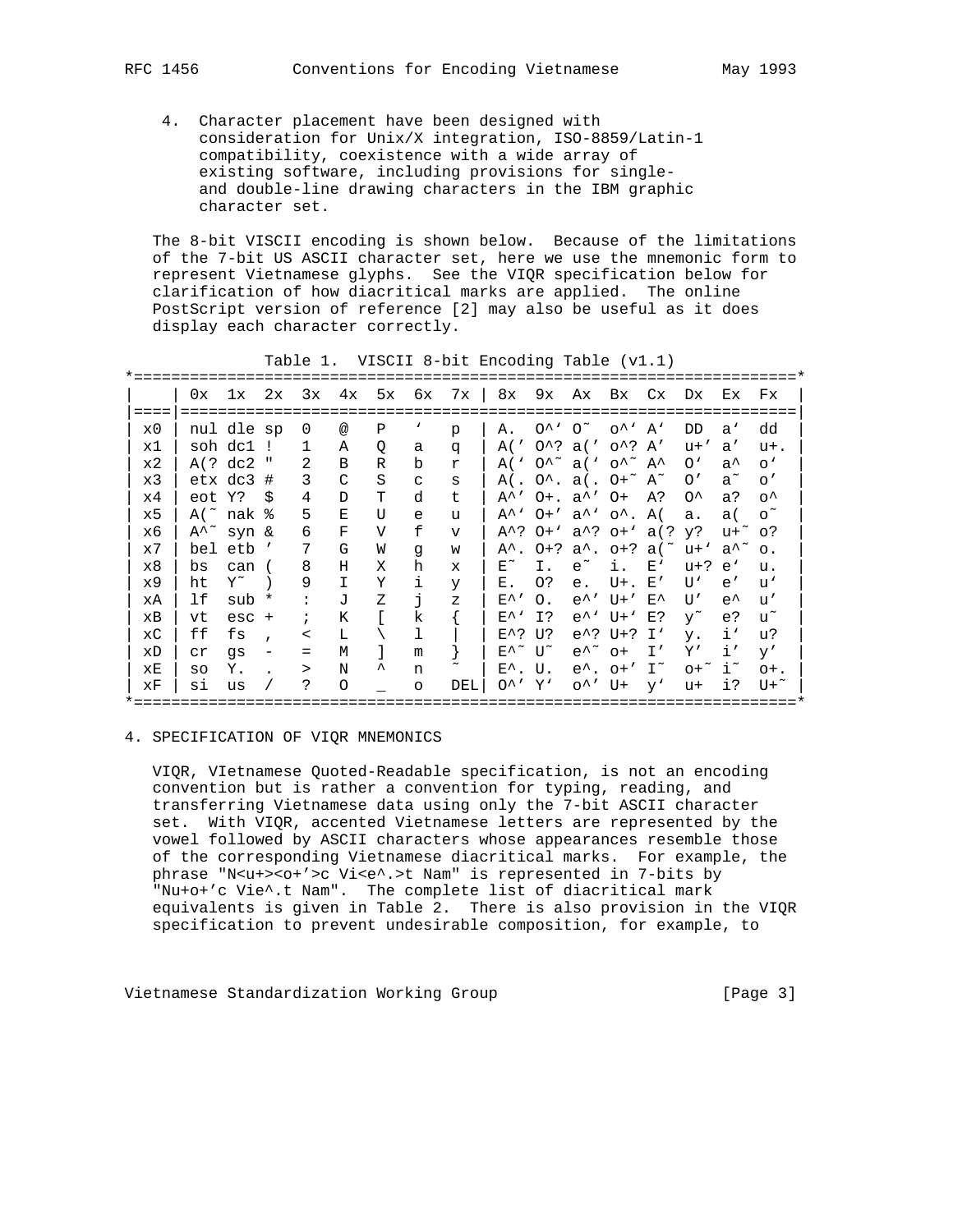avoid getting "How are you?" composed into "How are yo<u?>". For details, please see [2]. VIQR therefore serves the following purposes:

- 1. It provides for a mnemonic, readable representation of Vietnamese in 7-bit form, which makes it easy to transfer Vietnamese electronic mail without special conversion. The originator and recipient can communicate in Vietnamese without the need for an 8-bit environment at any point in the data chain.
- 2. It provides a bridge for translation between 7- and 8-bit environments. In this context, typing in both 7-bit and 8-bit systems requires exactly the same keystrokes, the only difference is that the 8-bit user gets to see actual Vietnamese on-screen, whereas the 7-bit user sees a mnemonic representation thereof. The same options are available for the 7-bit and 8-bit recipients of Vietnamese text.

 Because of its mnemonic nature, the VIQR typing method is easy to learn and remember. In pure 8-bit environments, special-purpose software developers may wish to devise more efficient input schemes, but the intent is for all Vietnamese keyboard software to support the basic VIQR method to minimize learning time for Vietnamese who will already be familiar with the mnemonic method described here.

|                                                    |          | Table 2. VIOR MNemonics for vietnamese biacritics                                                |                                                                                                                                                                   |
|----------------------------------------------------|----------|--------------------------------------------------------------------------------------------------|-------------------------------------------------------------------------------------------------------------------------------------------------------------------|
| Diacritic                                          | Char I   | ASCII Code                                                                                       | $D < a'$ '>u                                                                                                                                                      |
| breve<br>circumflex<br>horn                        | ᄉ<br>$+$ | 0x28, left paren<br>$0x5E$ , caret<br>0x2B, plus sign                                            | tr <sub>a</sub> (>nq)<br>$m < u^{\sim}$<br>m < o' > c                                                                                                             |
| acute<br>qrave<br>hook above<br>tilde<br>dot below |          | $0x27$ , apostrophe<br>0x60, backquote<br>$0x3F$ , question<br>$0x7E$ , tilde<br>$0x2E$ , period | $s$ < a ( $'$ > c<br>huy <e^'>n<br/>h &lt; o? &gt; i<br/><math>nq<a^{\sim}< math=""><br/><math>n &lt; a</math> (<math>\cdot</math>&gt;nq</a^{\sim}<></math></e^'> |
| d bar<br>D bar                                     | dd<br>DD | (repeated d)<br>(repeated D)                                                                     | <dd><br/><math>&lt;</math>DD<math>&gt;</math></dd>                                                                                                                |
|                                                    |          |                                                                                                  |                                                                                                                                                                   |

Table 2. VIQR Mnemonics for Vietnamese Diacritics

Vietnamese Standardization Working Group [Page 4]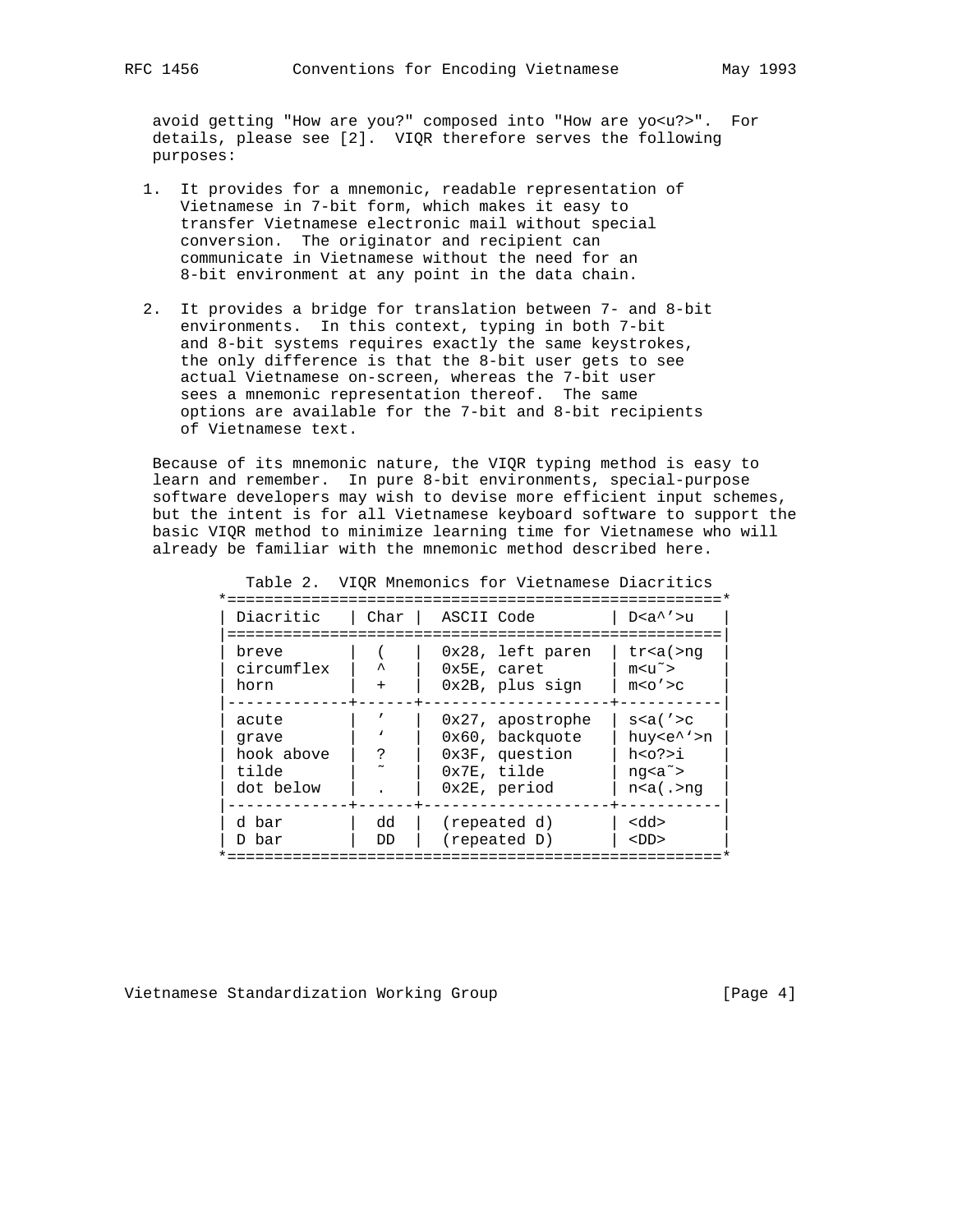## 5. SUPPORTING SOFTWARE

 VISCII & VIQR have been successfully implemented on various platforms. The work has been carried out primarily by the TriChlor software group, a non-profit spin-off from Viet-Std. Software by other individuals and groups have also been developed. In addition, commercial software entities have indicated that they would support the standards in the form of VISCII-compliant keyboards and fonts.

 The current software selection from the TriChlor group enables users to use Vietnamese on existing Unix, MS-DOS, and Windows systems, including such operations as Vietnamese file naming, Vietnamese keyboarding within any application, electronic mail and news filters for Unix, printing to various printer languages, incorporating Vietnamese in such document preparation systems as TeX, Word for Windows, WordPerfect, using Vietnamese in databases (e.g., Paradox) and spreadsheets (e.g., SC on Unix or Excel in Windows). Vietnamese-specific applications are also available and include a large song lyric database, several poetry collections in hypertext format, a Windows-based fortune teller, a text-based multiple-choice test program in Vietnamese, etc. In short, software exists that supports thorough integration of Vietnamese into existing platforms, allowing Vietnamese users to take advantage of all the powerful tools already available in English-only environments.

 Translation between 8-bit VISCII 1.1 and other character sets, particularly ISO-10646/Unicode 1.1, has been included in the Plan 9 operating systems' tcs utility that has been made available by Andrew Hume of AT&T Bell Laboratories.

# 6. MIME CONSIDERATIONS

 For use with MIME-compliant software, the value "VISCII" has been registered as a charset with the Internet Assigned Numbers Authority for the VISCII encoding convention described above, and the value "VIQR" has been registered with the Internet Assigned Numbers Authority as a charset for the VIQR mnemonic encoding convention described above. Implementation of support for these two MIME character set types is not mandatory to comply with RFC-1341. If the encoding conventions described above are used in MIME email or news, the appropriate MIME character set type value should be used to label the body-part containing such text.

7. SECURITY CONSIDERATIONS

Security issues are not discussed in this memo.

Vietnamese Standardization Working Group [Page 5]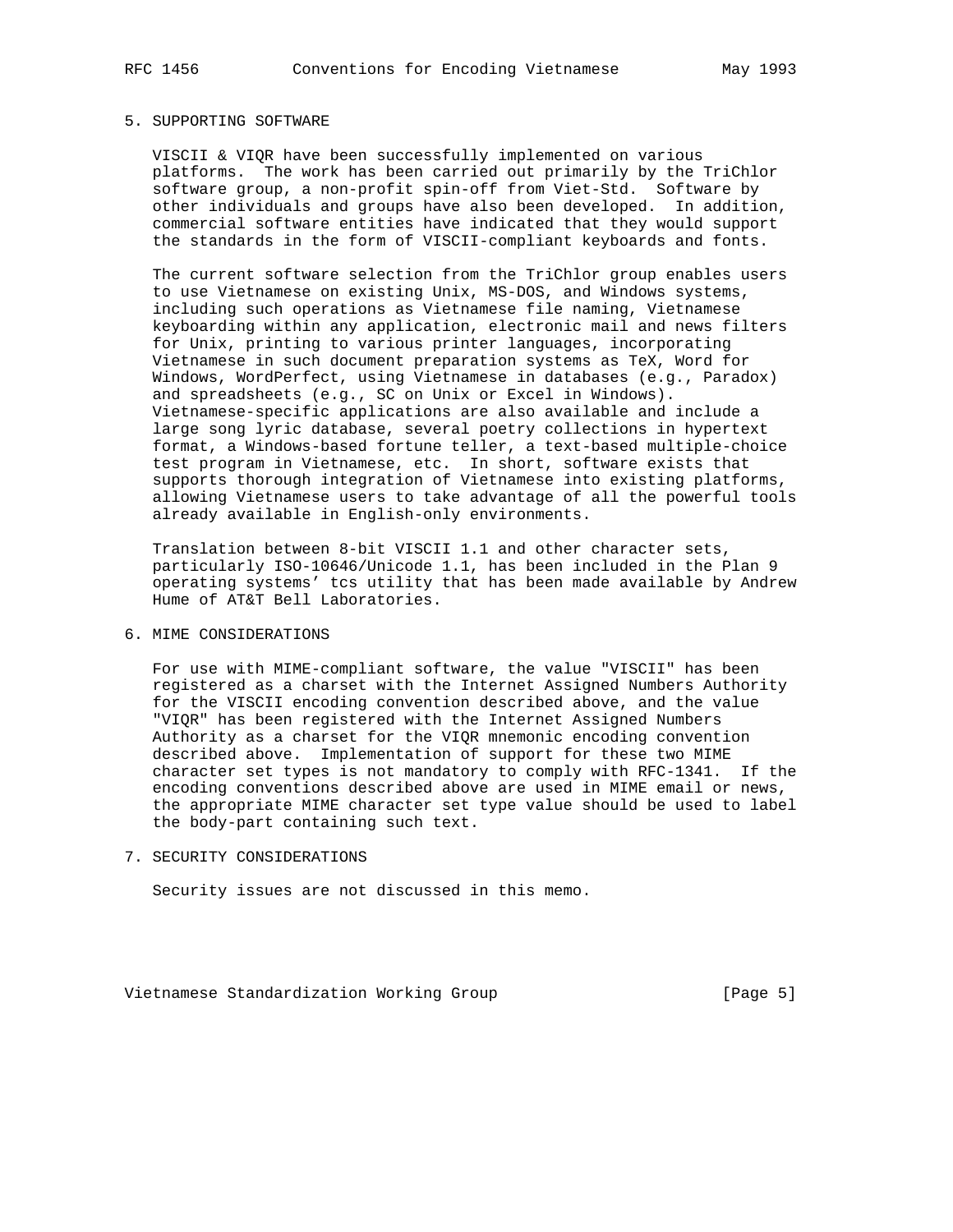# REFERENCES

- [1] International Organization for Standardization. ISO 8859/x: 8 bit International Code Sets. ISO, 1977.
- [2] Viet-Std, "A Unified Framework for Vietnamese Information Processing-v1.1," published on the Internet, available for FTP from Sonygate.Sony.COM:tin/viet-std, September 1992.

Vietnamese Standardization Working Group [Page 6]